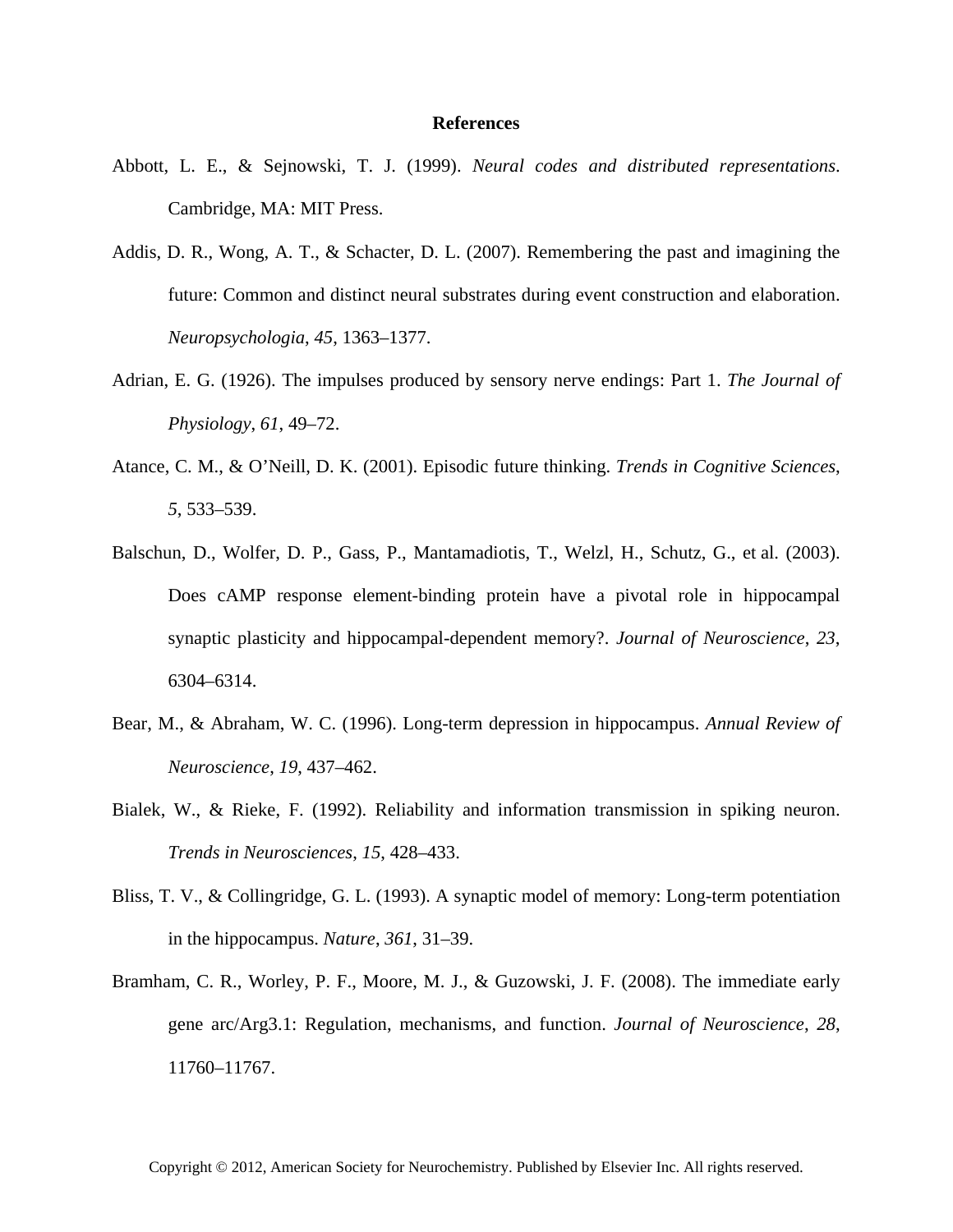- Chen, G., Wang, P., & Tsien, J. Z. (2009). Neural population-level memory traces in the mouse hippocampus. *PLOS One*, *4*(12), e8256.
- Eggermont, J. J. (1998). Is there a neural code?. *Neuroscience and Biobehavioral Reviews*, *22*, 355–370.
- Fenton, A. A., & Muller, R. U. (1998). Place cell discharge is extremely variable during individual passes of the rat through the firing field. *Proceedings of the National Academy of Sciences of the United States of America*, *95*, 3182–3187.
- Freeman, F. G., Kramarcy, N. R., & Lee, J. (1973). Discrimination learning and stimulus generalization in rats with hippocampal lesions. *Physiology & Behavior*, *11*, 273–275.
- Frey, U., & Morris, R. G. (1998). Synaptic tagging: Implications for late maintenance of hippocampal long-term potentiation. *Trends in Neurosciences*, *21*, 181–188.
- Fuster, J. M. (1994). *Memory in the cerebral cortex. An empirical approach to neural networks in the human and nonhuman primate*. Cambridge, MA: MIT Press.
- Halgren, E., Walter, R. D., Cherlow, A. G., & Crandall, P. H. (1978). Mental phenomena evoked by electrical stimulation of the human hippocampal formation and amygdale. *Brain*, *101*, 83–117.
- Hassabis, D., Kumaran, D., Vann, S. D., & Maguire, E. A. (2007). Patients with hippocampal amnesia cannot imagine new experiences. *Proceedings of the National Academy of Sciences of the United States of America*, *104*, 1726–1731.

Hebb, D. O. (1949). *The organization of behavior*. New York: Wiley.

Jiang, Y., Jakovcevski, M., Bharadwaj, R., Connor, C., Schroeder, F. A., Lin, C. L., et al. (2010). Setdb1 histone methyltransferase regulates mood-related behaviors and expression of the NMDA receptor subunit NR2B. *Journal of Neuroscience*, *30*(21), 7152–7167.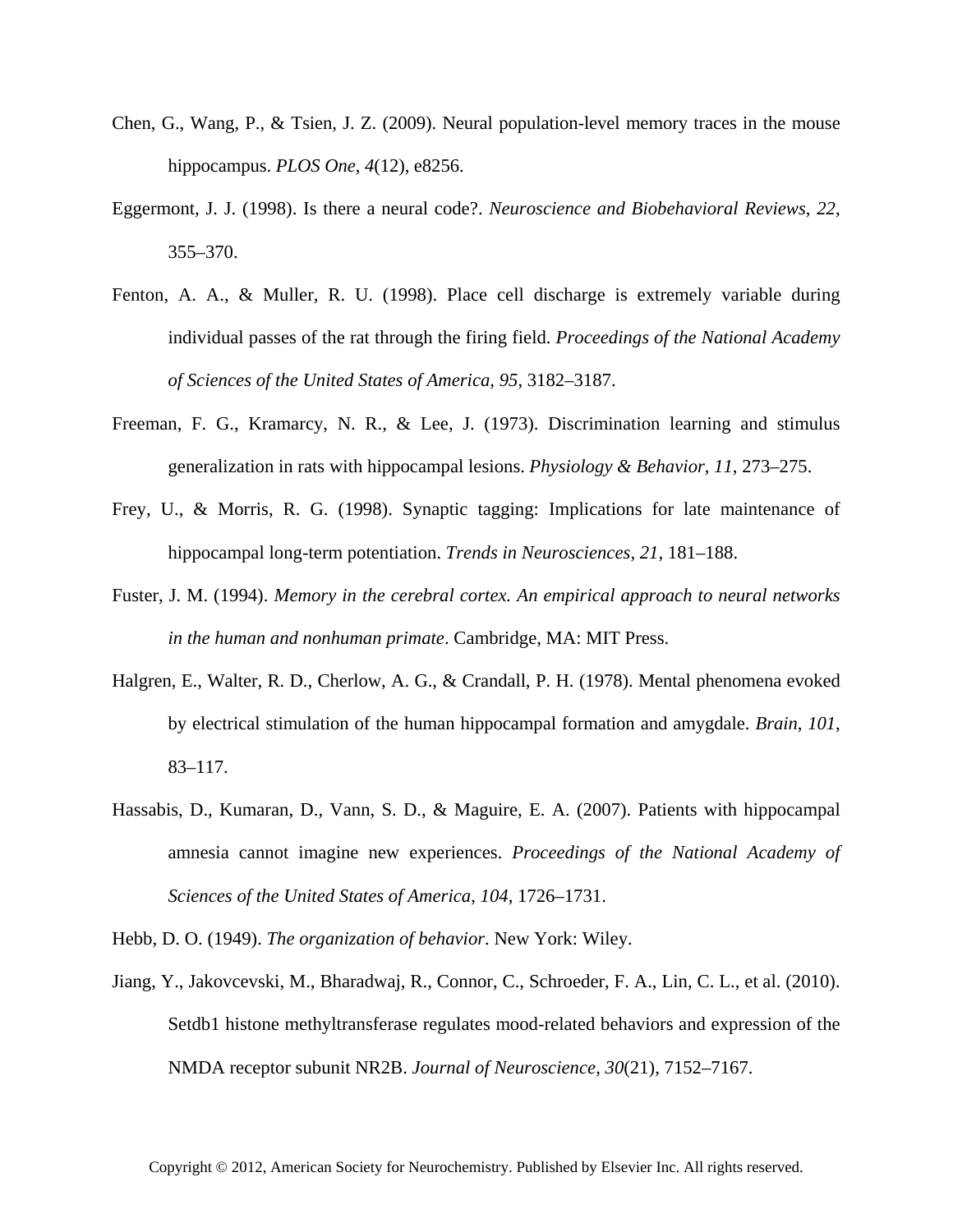- Kandel, E. R. (2001). The molecular biology of memory storage: A dialogue between genes and synapses. *Science*, *294*, 1030–1038.
- Kim, J., & Fanselow, M. S. (1992). Modality-specific retrograde amnesia of fear. *Science*, *256*, 675–677.
- Lin, L., Osan, R., Shoham, S., Jin, W., Zuo, W., & Tsien, J. Z. (2005). Identification of networklevel coding units for real-time representation of episodic experiences in the hippocampus. *Proceedings of the National Academy of Sciences of the United States of America*, *102*, 6125–6130.
- Lin, L., Osan, R., & Tsien, J. Z. (2006). Organizing principles of real-time memory encoding: Neural clique assemblies and universal neural codes. *Trends in Neurosciences*, *29*, 48– 57.
- Lin, L., Chen, G., Kuang, H., Wang, D., & Tsien, J. Z. (2007). Neural encoding of the concept of nest in the mouse brain. *Proceedings of the National Academy of Sciences of the United States of America*, *104*, 6066–6071.
- Mastroianni, P. P. (1979). Hippocampal lesions and the generalization of auditory stimuli. *Neuropsychologia*, *17*, 401–412.
- Monyer, H., Burnashev, N., Laurie, D. J., Sakmann, B., & Seeburg, P. H. (1994). Developmental and regional expression in the rat brain and functional properties of four NMDA receptors. *Neuron*, *12*, 529–540.
- Muller, G. E., & Pilzecker, A. (1900). Psychol. 1, 1–288.
- Nguyen, P. V., Abel, T., & Kandel, E. R. (1994). Requirement of a critical period of transcription for induction of a late phase of LTP. *Science*, *265*, 1104–1107.

Nicoll, R. A., & Malenka, R. C. (1999). Expression mechanisms underlying NMDA receptor-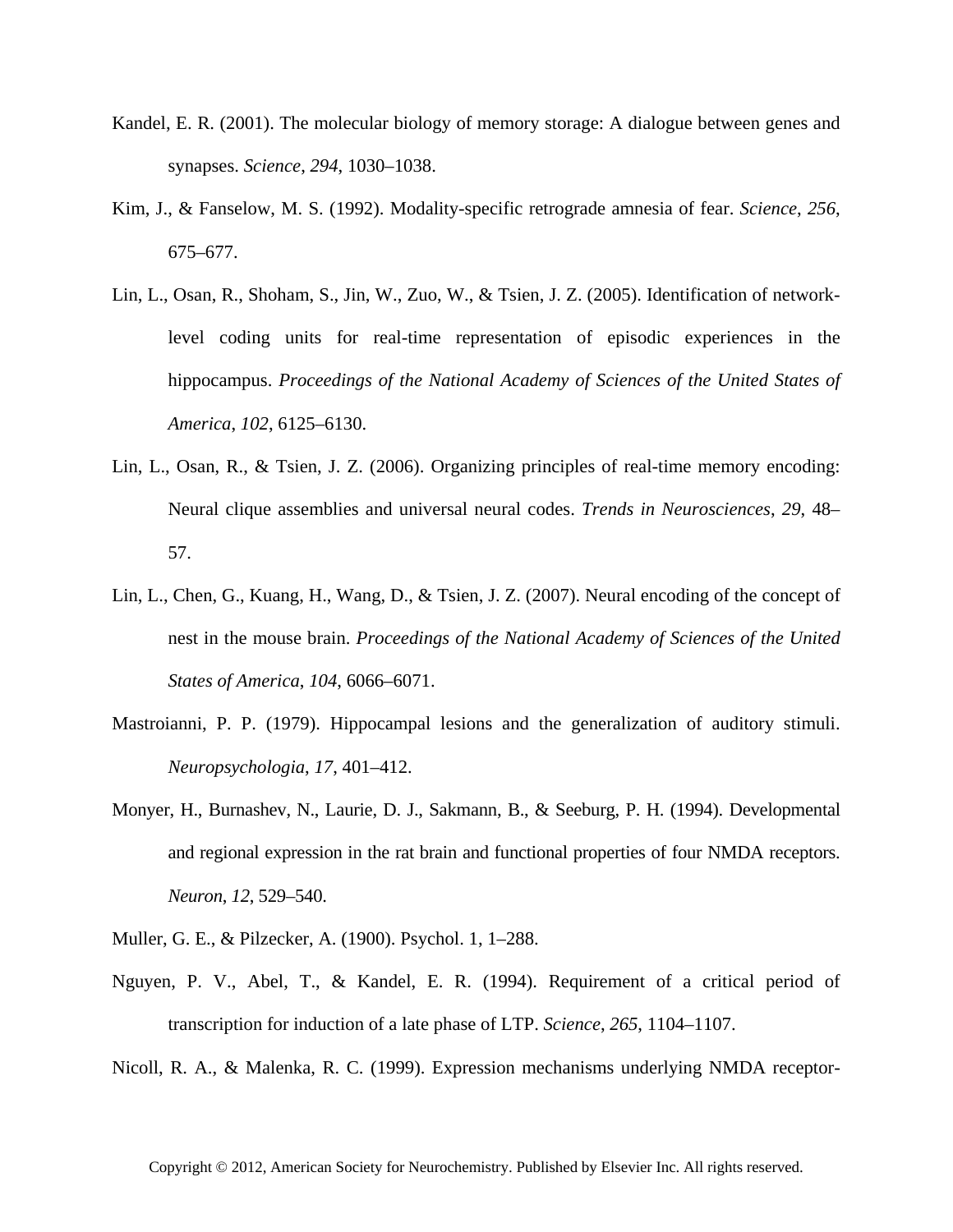dependent long-term potentiation. *Annals of the New York Academy of Sciences*, *868*, 515–525.

- Okada, D., Ozawa, K., & Inokuchi, K. (2009). Input-specific spine entry of soma-derived Vesl-1S protein conforms to synaptic tagging. *Science*, *324*, 904–909.
- Okuda, J., Fujii, T., Ohtake, H., Tsukiura, T., Tanji, K., Suzuki, K., et al. (2003). Thinking of the future and past: The roles of the frontal pole and the medial temporal lobes. *NeuroImage*, *19*, 1369–1380.
- O'Keefe, J., & Dostrovsky, J. (1971). The hippocampus as a spatial map. Preliminary evidence from unit activity in the freely moving rat. *Brain Research*, *34*, 171–175.
- Penfield, W. W., & Jasper, H. (1954). *Epilepsy and the functional anatomy of the human brain*. Boston, MA: Brown.
- Perazzona, B., Isabel, G., Preat, T., & Davis, R. L. (2004). The role of cAMP response elementbinding protein in Drosophila long-term memory. *Journal of Neuroscience*, *24*, 8823– 8828.
- Qian, Z., Gilbert, M. E., Colicos, M. A., Kandel, E. R., & Kuhl, D. (1993). Tissue plasminogen activator is induced as an immediate-early gene during seizure, kindling and long-term potentiation. *Nature*, *361*, 453–457.
- Quiroga, R. Q., Reddy, L., Kreiman, G., Koch, C., & Fried, I. (2005). Invariant visual representation by single neurons in the human brain. *Nature*, *435*, 1102–1107.
- Rampon, C., Tang, Y., Goodhouse, J., Shimizu, E., Kyin, M., & Tsien, J. Z. (2000). Enrichment induces structural changes and recovery from nonspatial memory deficits in CA1 NMDAR1-knockout mice. *Nature Neuroscience*, *3*, 238–244.

Rosenbaum, R. S., Kohler, S., Schacter, D. L., Moscovitch, M., Westmacott, R., & Black, S. E.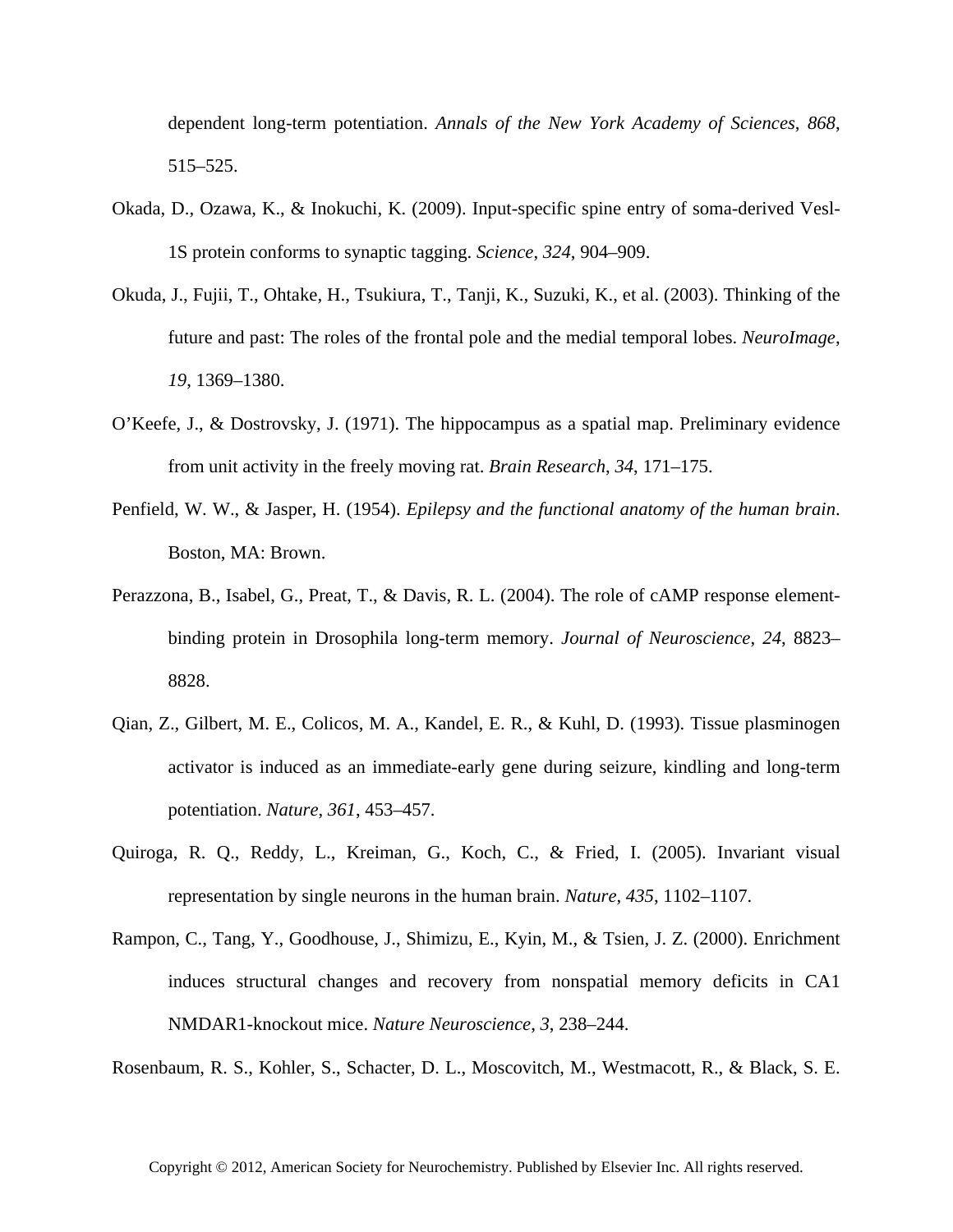(2005). The case of K.C.: Contributions of a memory-impaired person to memory theory. *Neuropsychologia*, *43*, 989–1021.

Sanger, T. D. (2003). Neural population codes. *Current Opinion in Neurobiology*, *13*, 238–249.

- Sanz-Clemente, A., Matta, J. A., Isaac, J. T., & Roche, K. W. (2010). Casein kinase 2 regulates the NR2 subunit composition of synaptic NMDA receptors. *Neuron*, *67*(6), 984–996.
- Scoville, W. B., & Milner, B. (1957). Loss of recent memory after bilateral hippocampal lesions. *Journal of Neurology, Neurosurgery, and Psychiatry*, *20*, 11–21.
- Shohamy, D., & Wagner, A. D. (2008). Integrating memories in the human brain: Hippocampal– midbrain encoding of overlapping events. *Neuron*, *60*, 378–389.
- Steward, O., & Schuman, E. M. (2001). Protein synthesis at synaptic sites on dendrites. *Annual Review of Neuroscience*, *24*, 299–325.
- Szpunar, K. K., Watson, J. M., & McDermott, K. B. (2007). Neural substrates of envisioning the future. *Proceedings of the National Academy of Sciences of the United States of America*, *104*, 642–647.
- Tang, Y., Shimizu, E., Dube, G. R., Rampon, C., Kerchner, G. A., Zhuo, M., et al. (1999). Genetic enhancement of learning and memory in mice. *Nature*, *401*, 63–69.
- Teyler, T. J., Cavus, I., Coussens, C., et al. (1994). Multideterminant role of calcium in hippocampal synaptic plasticity. *Hippocampus*, *4*, 623–634.
- Thompson, R. F. (2005). In search of memory traces. *Annual Review of Psychology*, *56*, 1–23.
- Tsien, J. Z. (2000). Building a brainer mouse. *Scientific American*, *282*, 62–68.
- Tsien, J. Z. (2007). The memory code. *Scientific American*, *297*, 52–59.
- Tsien, J. Z., Herta, P. T., & Tonegawa, S. (1996). The essential role of hippocampal CA1 NMDA receptor-dependent synaptic plasticity in spatial memory. *Cell*, *87*, 1327–1338.